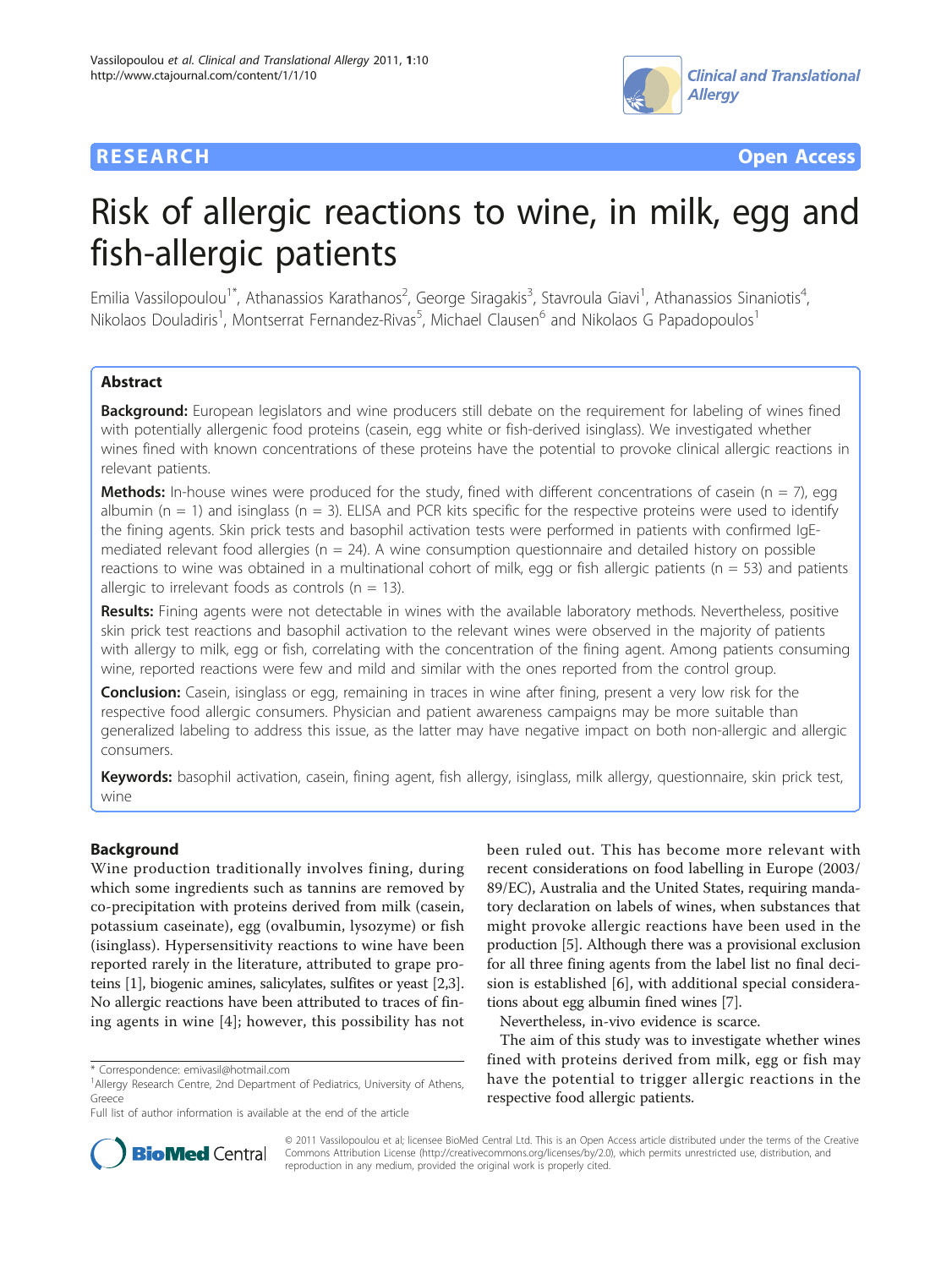# Methods

# Winery

Eleven wines were prepared for the needs of the study using standard winemaking. Seven wines were fined with different concentrations of casein, one with egg white and three with isinglass (Table 1). Wines 7 and 11 were purposefully fined with the highest usually used concentrations of casein and isinglass respectively [[8\]](#page-3-0).

# Detection of fining agents in wine

ELISA tests were performed with wines containing casein and egg white using specific allergenic residue test kits in order to measure possible traces of the specific allergens (2.5-25 mg/l detection range) (Neogen Corporation, Scotland UK). A DNA based, real-time PCR was performed to detect traces of fish-derived genetic material in isinglass-fined wines (detection level 10 copies) (CON-GEN Biotechnology GmbH, Berlin Germany).

# Patients

Twenty four individuals (13 male; age range: 2-36 years, mean  $11.63 \pm 6.77$  years) with IgE-mediated food allergy, diagnosed within the last year by open or double-blind challenge and a positive skin prick and/or CAP FEIA tests to at least one of milk (casein), egg or fish participated in the study. Eleven were allergic to milk (CAP to casein =  $7.12 \pm 6.59$  kU/l), 7 to egg (CAP to egg white =  $8.22 \pm 4.97$  kU/l) and 6 to fish (CAP to  $cod = 17.56 \pm 31.42$  kU/l).

In order to exclude non-specific in-vivo or in-vitro reactions to wines, a control group of comparable age and sex distribution was included in the study, constituted by atopic, food allergic patients reacting to other foods  $(n = 8)$ , or healthy, non atopic, non food allergic individuals ( $n = 5$ ). The study was approved by the local ethics committee and informed consent was provided by participants or their guardians.

#### Wine consumption survey

A simple, wine consumption frequency questionnaire was performed in 53 adult patients (27 male,  $35 \pm 14$ years) from Greece ( $n = 36$ ), Iceland ( $n = 9$ ) and Spain  $(n = 8)$  with diagnosed food allergy in one of the three offending fining agents (41 to fish, 7 to egg and 5 to milk). The inclusion criteria and the questionnaire on wine consumption are provided in the appendix. Twelve patients (4 male,  $38 \pm 13.86$  years) with other food allergies (12 shrimp, 3 apple and 1 peanut allergy) were used as controls. Consumption of wines with known fining agents (according to the manufacturers) was specifically queried (Additional file [1](#page-3-0)).

### Skin prick Testing

Skin prick testing with commercial extracts and relevant wines were performed according to standard protocols [[9,10\]](#page-3-0). Any size of wheal larger than the negative control was considered positive.

# Basophil activation test

Basophil activation was determined with Basotest (Orpegen Pharma, Germany) in heparinized whole blood samples, according to the protocol of the manufacturer. Cells were incubated with the relevant wines after dialysis against PBS (white wines) or precipitation with ethanol and resuspension in PBS to the original volume of the wine [\[4](#page-3-0)].

## Statistical analysis

Statistical analysis was conducted with SPSS software. Continuous variables were assessed for normality and log-transformed where appropriate. Comparison between groups was performed using repeated measures analysis of variance. Pearson analysis was used to examine categorical data by chi-square tests. P values < 0.05 were considered statistically significant.

| Code | Type of fining agent                    | Final concentration of fining agent |  |
|------|-----------------------------------------|-------------------------------------|--|
| w1   | control for casein fined wines          | $_{(-)}$                            |  |
| w2   | Casein                                  | 120 mg/lt                           |  |
| w3   | Casein                                  | 150 mg/lt                           |  |
| w4   | Casein                                  | 200 mg/lt                           |  |
| w5   | Casein                                  | 350 mg/lt                           |  |
| w6   | Casein                                  | 450 mg/lt                           |  |
| w7   | Casein                                  | 1000 mg/lt                          |  |
| w8   | control for egg & isinglass fined wines | $(-)$                               |  |
| w9   | ovalbumin (egg white)                   | ~50 mg/lt (~750 mg/lt)              |  |
| W10  | Isinglass                               | $20 \text{ mg/lt}$                  |  |
| W11  | Isinglass                               | $60$ mg/lt                          |  |

Table 1 Wines produced for the study. Concentrations of the fining agents used correspond to the ones used in commercial wines apart from w7 and w11 where agents were used at the highest possible concentrations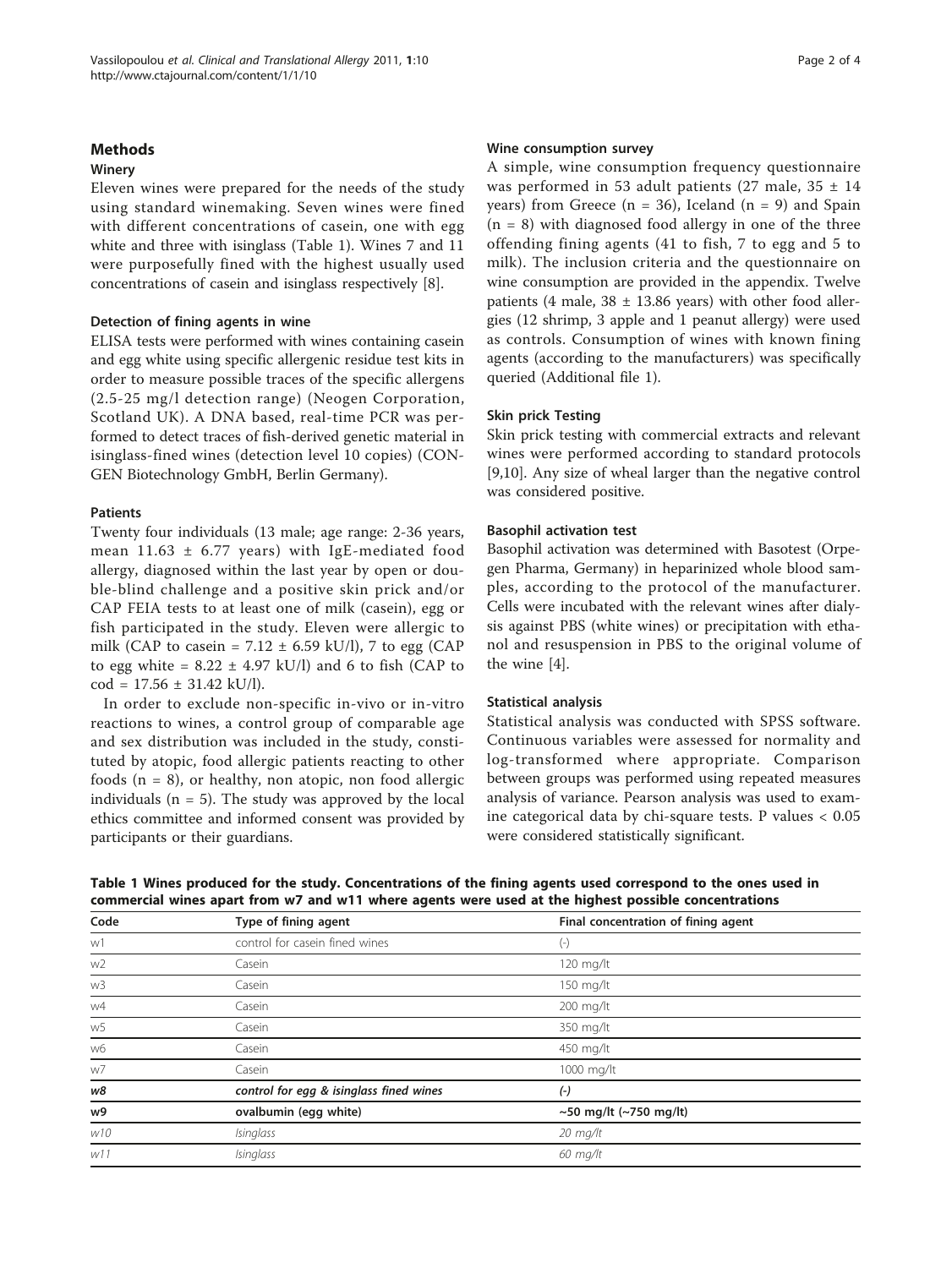### Results

#### Allergen detection in wines

Even though concentrations of fining agents up to the usually permitted were added to wines, no allergens were detectable after the fining process in any of the wines tested, with either ELISA or PCR.

#### Skin reactivity

There was no skin reaction to any of the wines in the control population. Among 11 milk allergic patients, 91% had a positive reaction to at least one casein containing wine. The proportion of patients reacting to casein-fined wines generally increased with increasing concentration of fining agent used (w1 (control) =  $0$ , w2 = 18%, w3 = 9%,  $w4 = 18\%$ ,  $w5 = 27\%$ ,  $w6 = 36\%$ ,  $w7 = 73\%$ ). In comparison to control wine (w1, no positive skin reactions), the average size of wheals was significantly higher for w6 (mean  $\pm$  STDV: 1.5 mm  $\pm$  2.3, p = 0.051) and w7 (3.2) mm  $\pm$  2.3, p = 0.02). Only 1/7 (14%) egg allergic patients had a positive SPT with the respective wine fined with egg white (w9). Four out of 6 (66%) fish-allergic patients reacted to both low and high isinglass containing wines (w10 and w11), whereas none reacted to the respective control wine (w8).

#### Basophil activation

A small, but significant induction of basophil activation was observed with the high concentration casein-fined wine extract (w7) (mean  $\pm$  STDV: 14.9%  $\pm$  1.7), in comparison to the control w1  $(11.3% \pm 2.1)$  (p = 0.015), in patients with allergy to milk. This was not the case for the low concentration case in fined wine (w2)  $(12\% \pm 2.8)$ . Significant activation was also observed in basophils from egg and fish allergic patients respectively with w9 (egg white-fined) (10.3%  $\pm$  2.9, p = 0.018) and w10 (isinglass fined)  $(13.3% \pm 7.5, p = 0.02)$ , in comparison to the control w8  $(8.2% \pm 7)$ .

In all cases, the percentage of activated basophils in positive controls (anti-IgE, fMLP, and/or relevant allergen extract) was >20%, thus validating each assay [[11](#page-3-0)]. No significant basophil activation was observed in control allergic and non-allergic individuals (not shown).

#### History of wine consumption

Forty seven out of 54 milk, egg or fish allergic patients consumed wine without a problem with an average frequency of 1.5 times per week (mean ± STDV: 1/day - 1/ year; stdv  $\pm$  1.5 times per week) in average quantities of 2 glasses/time (1 glass to 1 liter per time;  $\pm$  1 glass). Minor complaints, potentially associated with allergy were mentioned by 4 patients, (2 fish and 2 egg allergic) after wine drinking (4 itching, 1 runny or stuffy nose, 1 cough, 1headache). One patient with fish allergy and a history of anaphylaxis attributed to beer, usually fined with isinglass, consumed 4 glasses of wine 3 times per week without a problem.

Nevertheless, 6 out of 12 control patients also reported minor symptoms after consuming wine (1 itching, 3 rash, 1 runny or stuffy nose, 5 headaches).

#### **Discussion**

No detectable traces of allergenic proteins used in fining could be found in experimentally produced wines by sensitive in-vitro methods, in agreement with a previous investigation in commercial wines [[12\]](#page-3-0).

However, sub-trace amounts of milk, fish and egg allergens are still able to elicit IgE-mediated skin responses and in-vitro basophil activation in sensitized patients. The magnitude of the responses was quite low; however, this should be expected from minute allergen concentrations. The higher sensitivity of the skin in comparison to in-vitro methods has also been observed in other settings [[9\]](#page-3-0). Another study by Kirschner et al, wines containing concentrated fining agents were allergenic in skin prick tests, but provocation tests with these fined wines were negative [[13](#page-3-0)].

Although no reactions to wine attributable to fining agents have been reported so far, concerns on such potential should be taken into account. Individual proteins should be addressed separately. A recent proposal by the European Food Safety Authority pointed out egg protein traces for special consideration [[7\]](#page-3-0). This is not supported by our findings, as the egg-fined wine, at a concentration used in real life, had the lowest proportion of skin reactivity. Furthermore egg allergy is rather rare in adults [[14\]](#page-3-0). This is even more so for milk allergy which is almost always a pediatric problem [[15\]](#page-3-0). Thresholds for allergic reactions to these proteins have not been conclusively established; however in a recent report the defined risk ( $p \ge 0.5$ ) for allergic reaction in adults was for a cumulative dose of 1000 mg to milk, 90 mg to fish and 0.012 mg to egg [[16\]](#page-3-0).

Adult prevalence of food allergy can be up to 2% of the population [[17\]](#page-3-0), with fish accounting for a proportion of anaphylactic reactions sometimes in very low thresholds [[18](#page-3-0)]. Nevertheless, the resulting danger for potential reactions is probably negligible. This is supported by the fact that patients with diagnosed fish allergy and a positive SPT to isinglass-fined wines were still able to consume moderate amounts of wine without any problem, as resulted from the current study. A recent study was able to detect allergens in wine using highly sensitive methodology, without however being able to induce a clinical reaction in mice sensitized to ovalbumin, caseinate, or isinglass [[19\]](#page-3-0).

Protecting allergic consumers from accidental exposure to hidden allergens is of paramount importance for